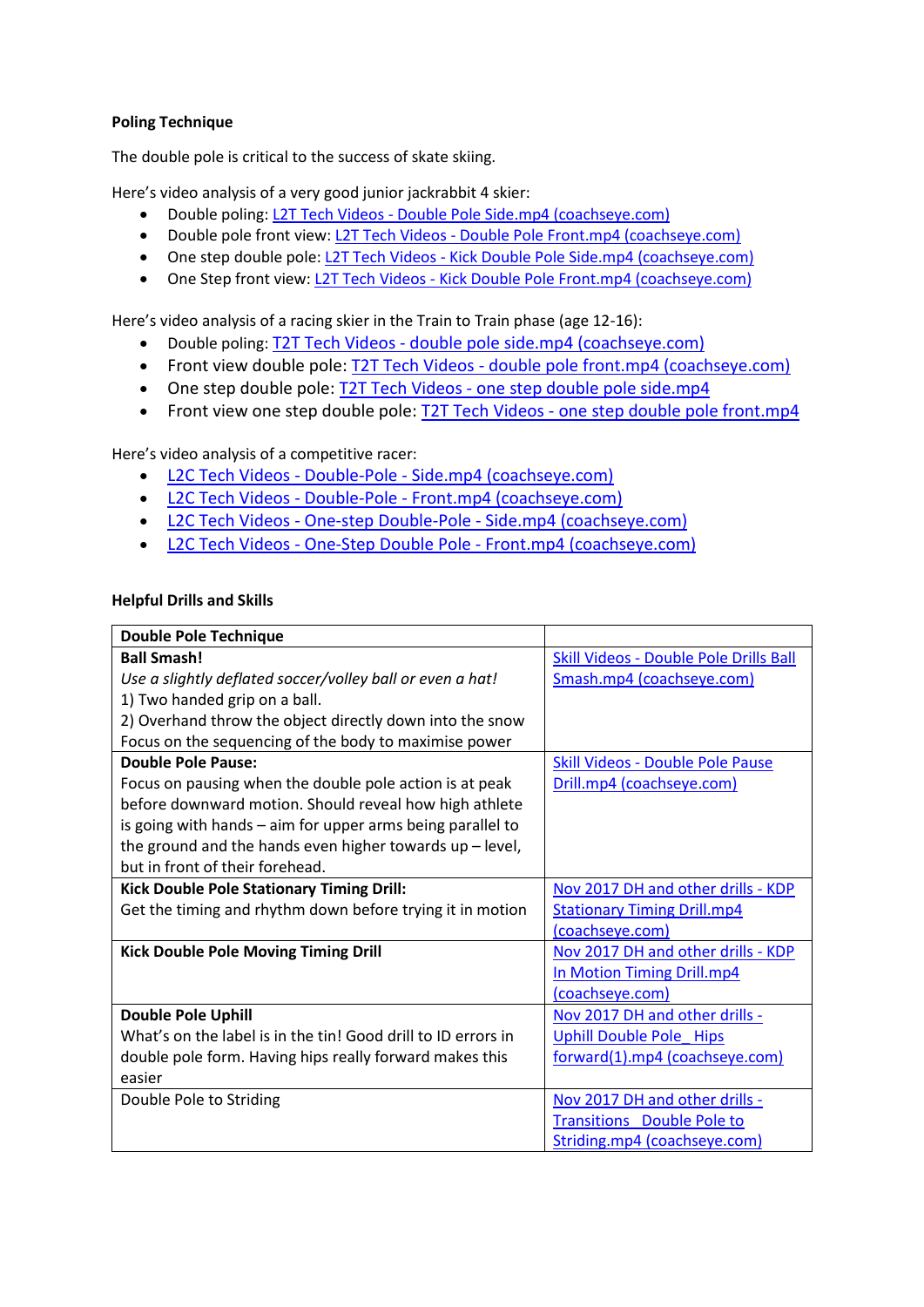# **Appropriate Skills for FUN-damentals Stage of Development (ages 7-10)**

## **Double Pole**

❏ Most Important

✓ The hips, upper body and arms are well forward and high to load the poles on pole plant.

- $\sqrt{\ }$  The forward body position originates in well flexed ankles.
- ✓ The skier "falls forward" and "hangs on poles".
- $\sqrt{ }$  The skier pulls down on the poles, engaging the back, shoulder, core and arm muscles.

# ❏ **Very Important**

 $\sqrt{\ }$  Elbows are moderately flexed on pole plant, with the degree of flex increasing with the amount of force being applied.

 $\sqrt{\ }$  The elbow flexion increases as the poling action begins.

 $\sqrt{\frac{1}{\sqrt{\pi}}}$  Legs are slightly flexed on pole plant, with flex increasing noticeably – but not excessively – during the poling action.

- $\sqrt{ }$  If the skier rises on the balls of feet, motion should be forward, not up.
- $\sqrt{2}$  Arm recovery forward (not up) is aggressive, with shoulders leading.

# ❏ **Important**

✓ Upper body compression ends before the horizontal position.

 $\sqrt{}$  The upper body stays down until the arms are finished.

 $\sqrt{ }$  The poles are planted in front of the bindings (or at the binding when glide speeds are lower or body position not as far forward).

 $\sqrt{\frac{1}{1}}$  At pole plant, the shafts are nearly vertical, with grips slightly ahead of pole tips.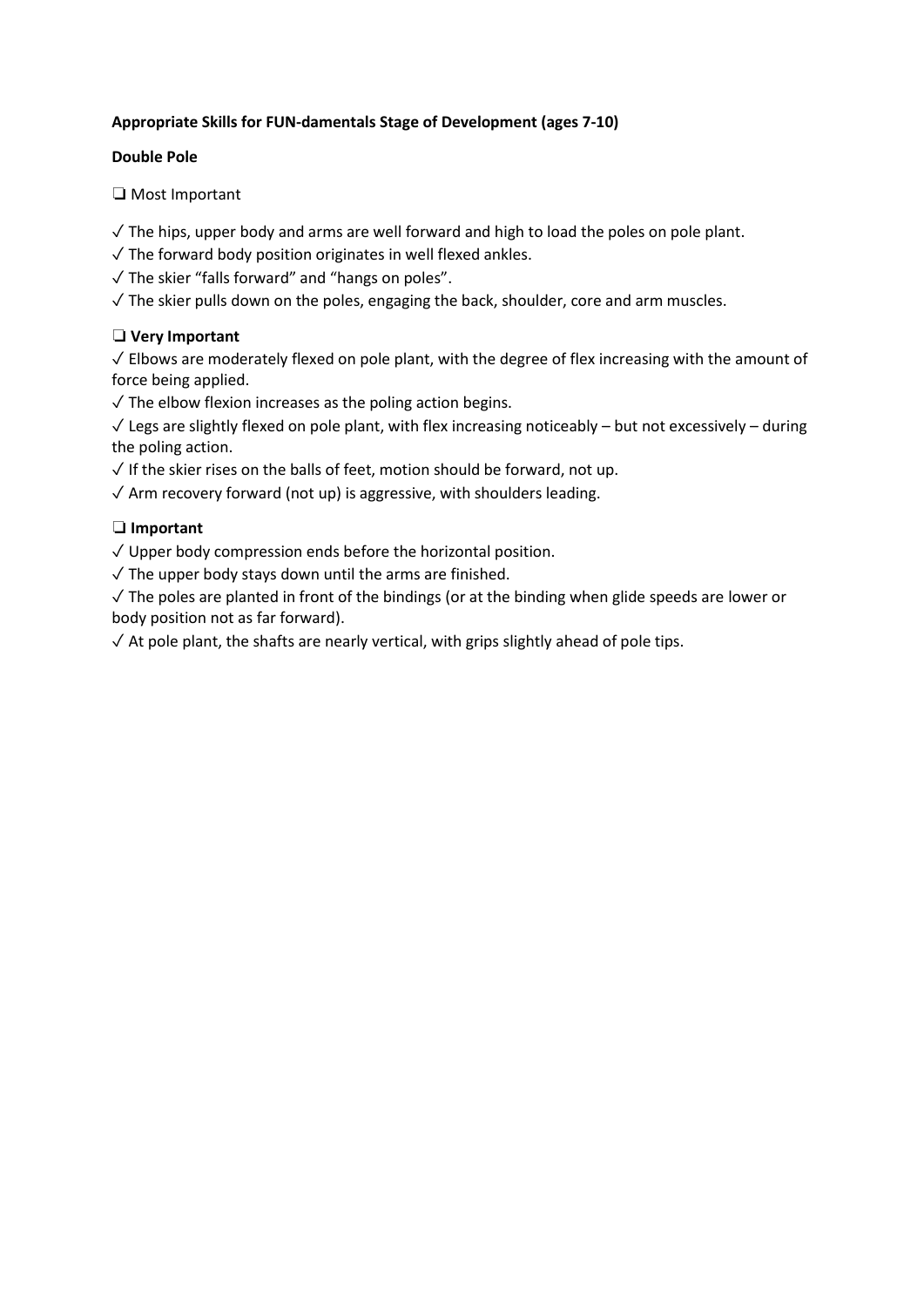### **One-Step Double Pole**

❏ Most Important

 $\sqrt{\ }$  The leg push, stride and arm reach forward occur simultaneously, and are all snappy/forceful.

 $\sqrt{2}$  As the leg push is initiated, the push leg is fully weighted, with weight shifting dynamically to the striding leg as the push ends.

 $\sqrt{\ }$  The skier is balanced on one fully weighted gliding ski – weight centred over the forefoot – during the free glide phase and as the poling motion is initiated.

 $\sqrt{\ }$  The poling action is as for Double Pole in several respects:

- The upper body and arms are well forward and high to load the poles for pole plant.
- The hips are high and forward, to the extent possible (though they will not be as far forward as in Double Pole).
- The skier "falls forward" and "hangs on poles".
- The skier pulls down on the poles, engaging the back, shoulder, core and arm muscles.

## ❏ Very Important

 $\sqrt{\ }$  There is a pre-load of the push leg before the push.

 $\sqrt{\frac{1}{1}}$  Elbows are moderately flexed on pole plant, with the degree of flex increasing with the amount of force being applied.

 $\sqrt{\ }$  The elbow flexion increases as the poling action begins.

✓ Legs are slightly flexed on pole plant, with flex increasing noticeably – but not excessively – during the poling action.

 $\sqrt{2}$  Arm recovery forward (not up) is uninterrupted, with shoulders leading.

❏ Important

 $\sqrt{ }$  Upper body compression ends well before the horizontal position (i.e. there is less compression than in Double Pole).

 $\sqrt{ }$  Relative to the Double Pole, the upper body rises more quickly from its compression (to enable the body to be positioned for the pre-load, leg push and stride that occur at the beginning of the next cycle).

 $\sqrt{\ }$  The poles are planted well in front of the binding of the gliding ski.

 $\sqrt{\frac{1}{1}}$  At pole plant, the shafts are nearly vertical, with grips slightly ahead of pole tips.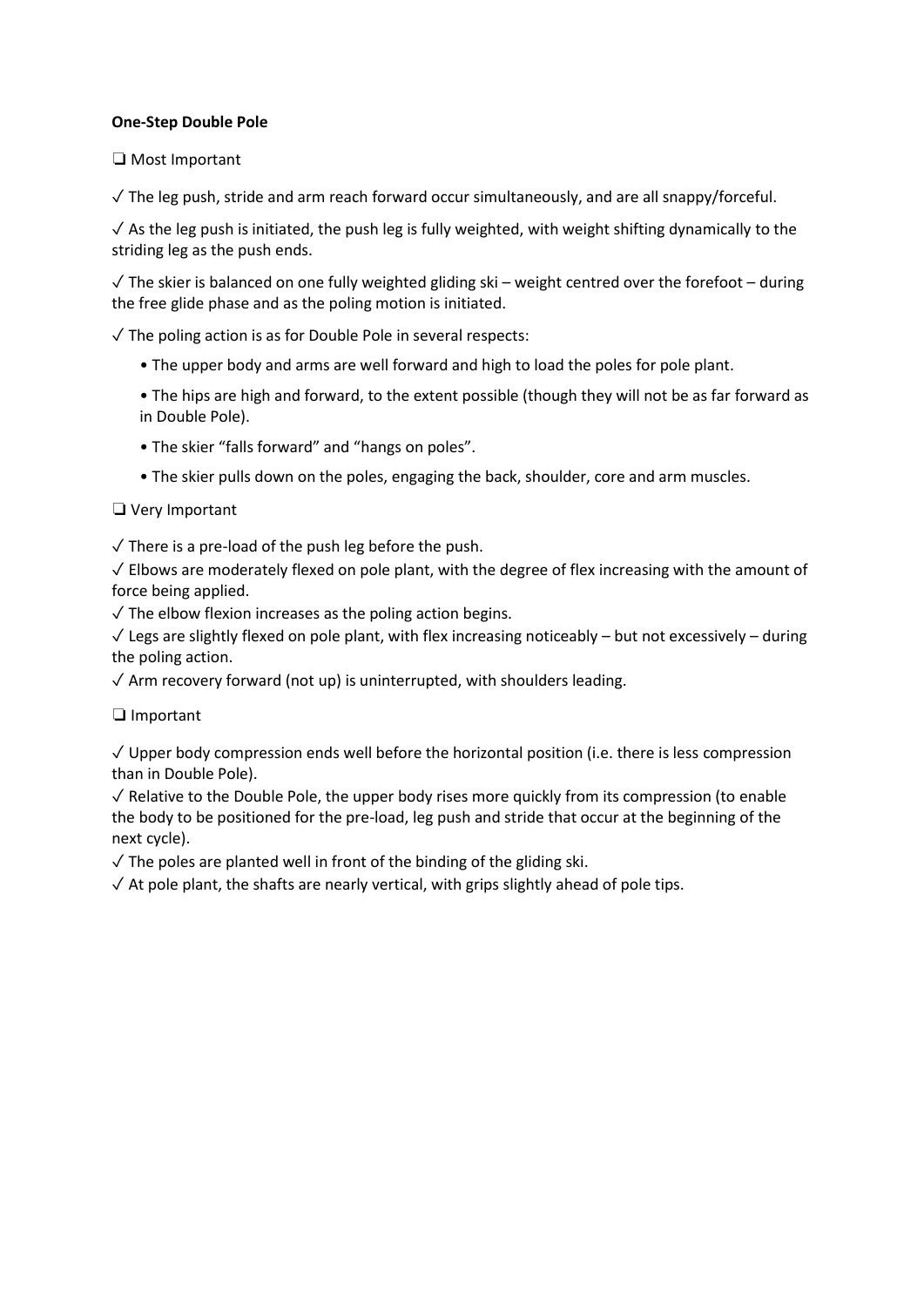#### **Skills Progression**

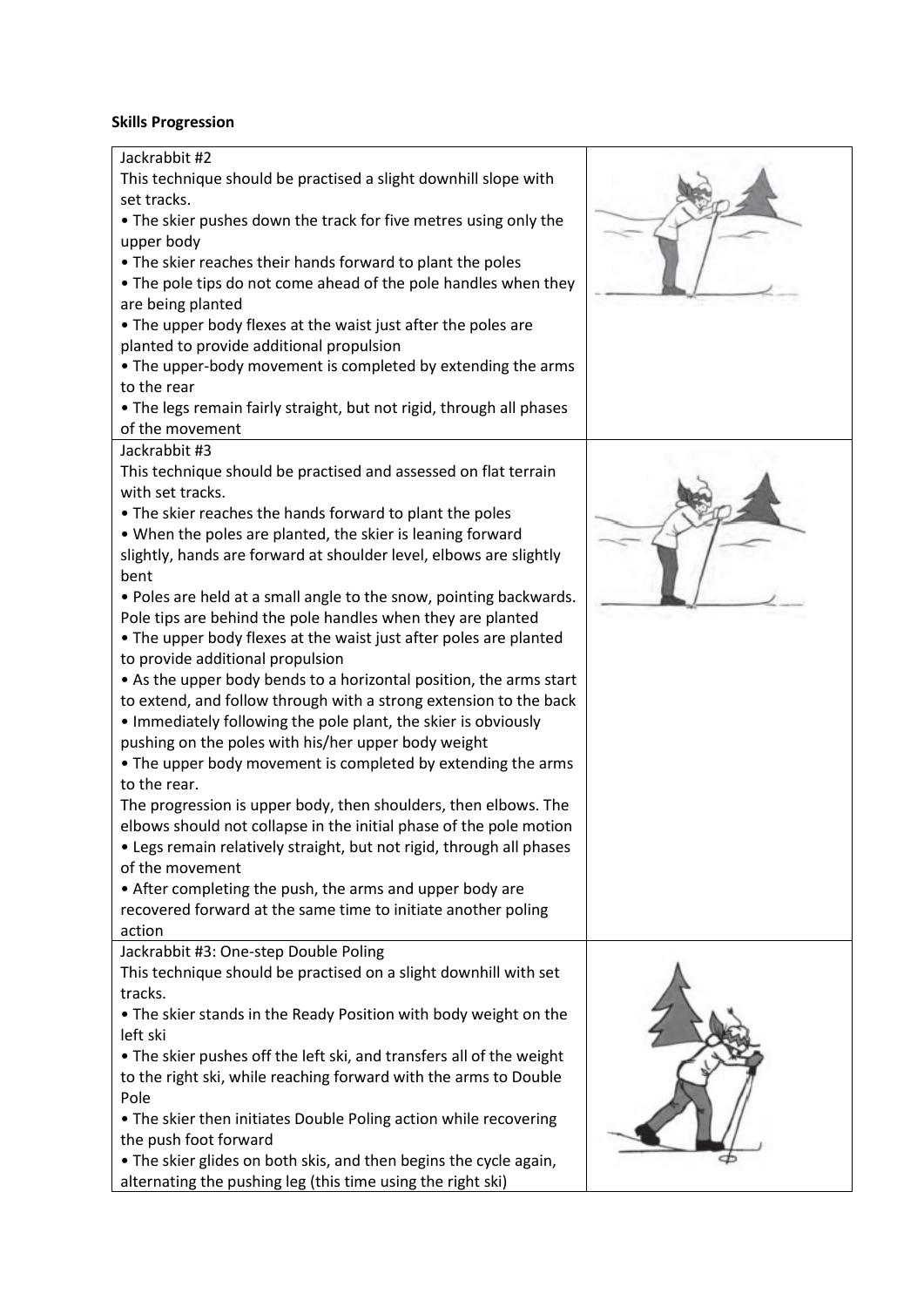#### **More Advanced Double Poling Technique**

A full discussion of the biomechanics and form in double poling can be found in s.8.2.2 of the CCI-L2T On Snow reference material starting on page 268. [Click here for the manual.](http://www.kanatanordic.ca/wp-content/uploads/CCI-L2T-OS-RM-June-10-2014.pdf) The "101" version is:

Double Pole is used in conditions where the skier's velocity is high. Generally it is used on flat, gradual downhill and gradual uphill terrain. When executed by a fit and competent skier, Double Pole is the fastest and most powerful technique.



A cycle of the Double Pole can be viewed as comprising two phases: the propulsion phase; and the free glide phase:

**Propulsion Phase.** The propulsion phase begins with the movement of pole plant and finishes at the end of the pole push. The aim of the propulsion phase is to transfer the force produced by the back, upper body, abdominal and arm muscles into an increase in the forward velocity of the gliding skis.

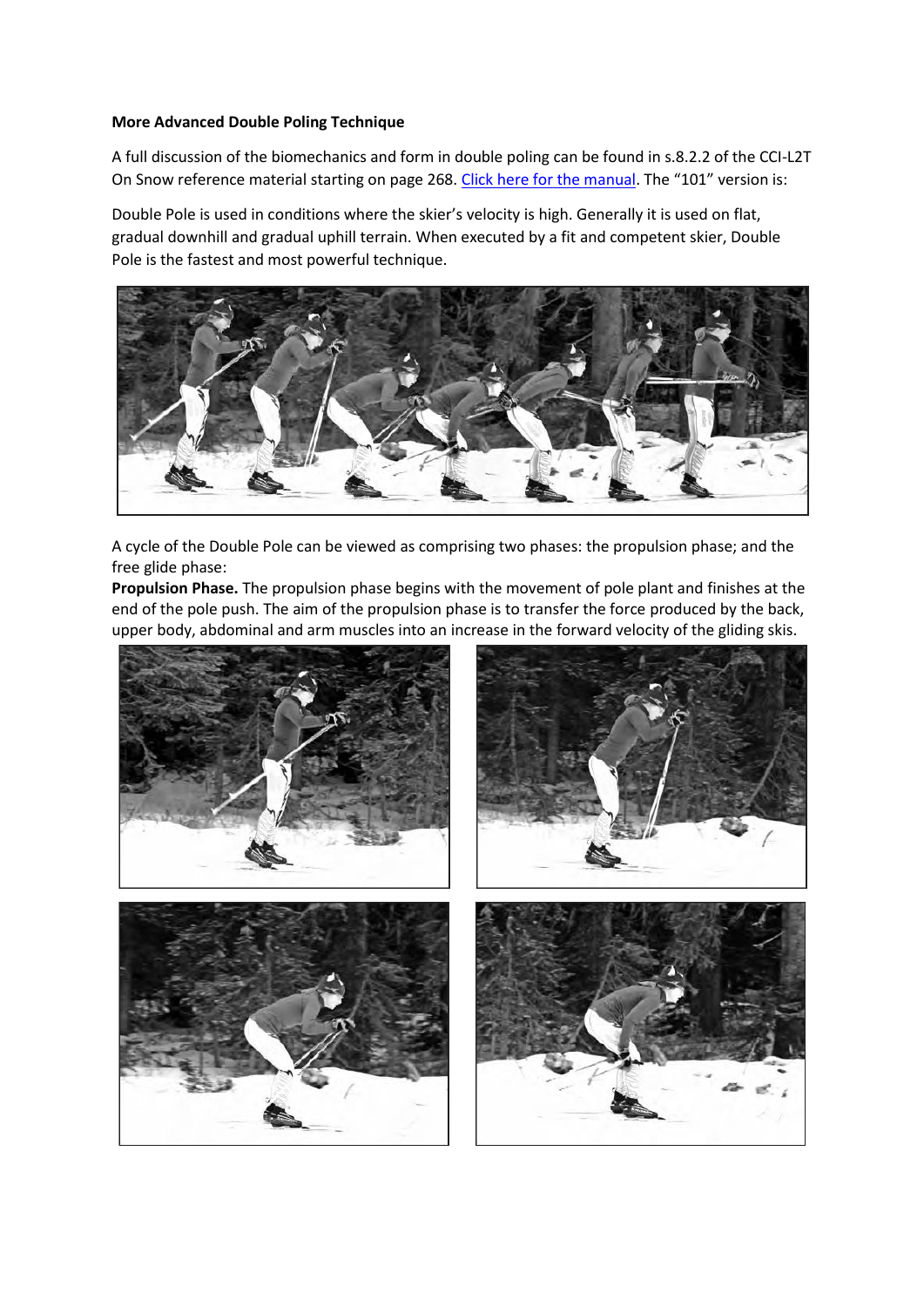### Note:

- Upper body position at the time of pole plant is high and relaxed, and is forward to the point where the body would fall forward if the poles are not planted. The shoulders, hips and knees are all forward of the ankle. To obtain the desired upper body position, the ankle must be well flexed. In aggressive Double Poling, the skier's heels will leave the ski in the lead-up to pole plant (i.e. in the preceding free glide/recovery phase) to support the high and forward body position.
- The arms reach in front of the body. The elbows are pointing down and slightly outwards and the forearms are angled upward sharply. This arm position brings the latisimus dorsi and upper back muscles into play.
- The poles are planted in front of the bindings (or at the binding when glide speeds are lower or the position of the upper body is not as far forward).
- At pole plant, the shafts are nearly vertical, with grips slightly ahead of pole tips. Skier velocity will quickly put the pole at a rearward angle by the time the pull begins.
- The hips, knees and ankles are slightly flexed at the time of pole plant.
- From the relaxed position before pole plant, the pole is driven downward rapidly and forcefully. This is done with a quick, powerful contraction of the abdominal muscles, in conjunction with the use of the upper body's weight compressing from its high, forward pole plant position. The pulling down action is similar to "hanging on the poles".
- The torso compression ends before the torso is horizontal to the ground.
- The arm joints are used in sequence shoulder, elbow and wrist. Early in the pull down and push back arm movement the elbow is more noticeably flexed, with the angle between upper arm and forearm decreasing to as little as 90 degrees. The arms straighten through the elbow and wrist at the end of the Double Pole motion. The thrust ends with hands pushing on the pole strap.
- Power generation peaks early in the propulsion phase and ends as the hands pass the thighs. The rest of the arm motion in this phase is largely follow-through.

**The Free Glide (or Recovery) Phase**. The free glide phase starts when the poles leave the snow and ends with the pole plant.





- The recovery phase is not passive. Rather, with the shoulders leading the arms the skier brings the arms forward directly for the initiation of the next pole plant.
- The shoulders remain relaxed (i.e. not raised) during this movement; the back remains slightly rounded (i.e. no arching or hyperextension of the back).
- As the recovery begins, the weight is evenly distributed across the full foot of both feet. As the trunk rises and the arms swing forward, the hips shift forward and the weight shifts to the balls of the feet. When the arms reach their highest position, ready for pole plant, the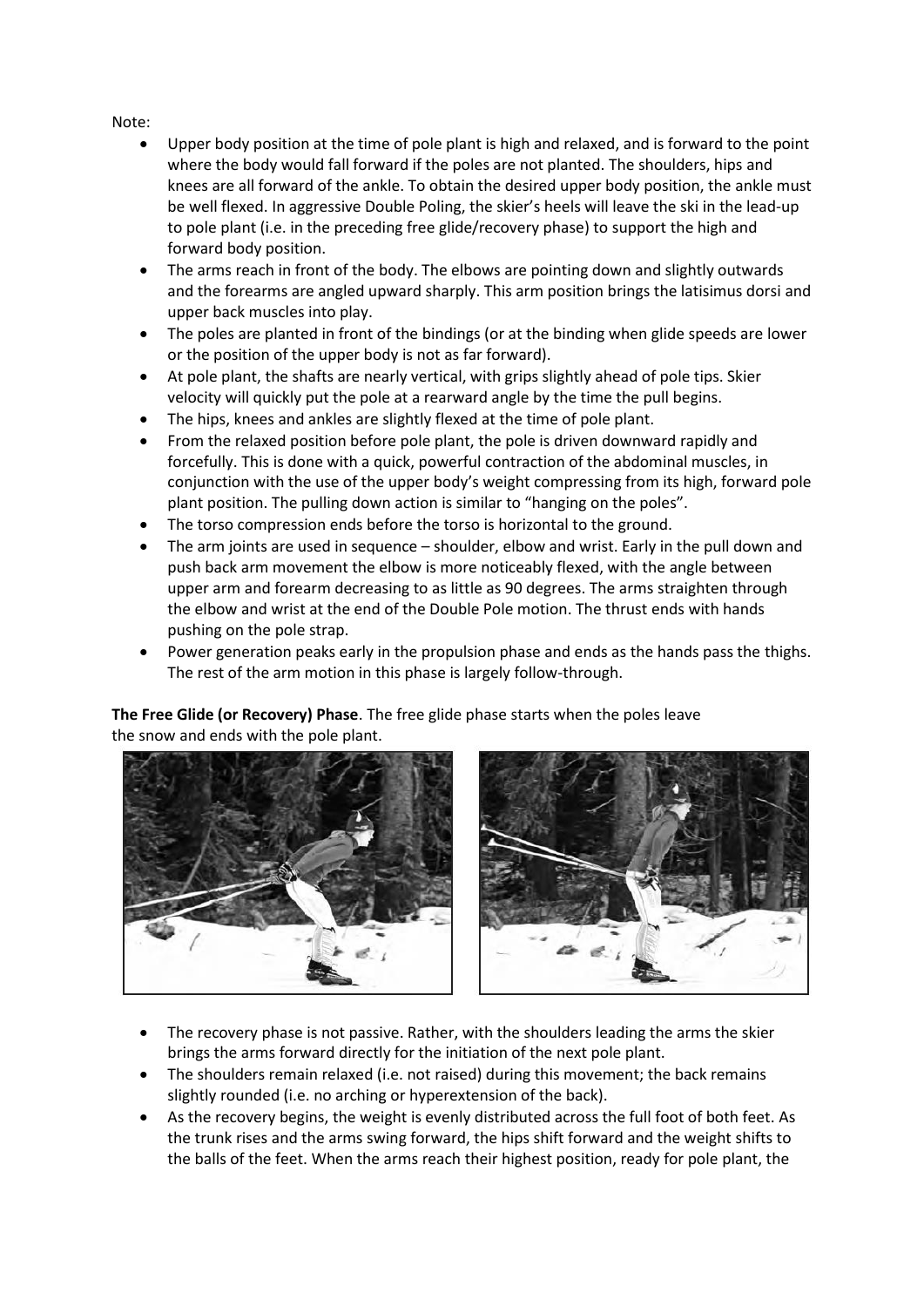skier's trunk, hips and knees are all forward of the ankle, with the ankles flexed to accommodate this position. For aggressive Double Poling, the heels will lift off the ski.

The return of the arms and the lifting of the trunk must be synchronized.

# **Body Positioning**

*Core*

- The core muscles must be engaged. This allows the back and upper body to be slightly rounded throughout the Double Pole motion, though not to the point where the upper body is stiff. It also permits the core muscles to contribute to force production as the skier pulls down on the poles in the propulsion phase.
- The bend at the waist at the end of the poling motion must be slightly less than horizontal. This will keep the hips from falling too far back and will permit a rapid return to the high position for the propulsion phase. Rapid recovery is necessary to maintain the correct timing and rhythm of the technique. Stopping the downward movement of the upper body before the horizontal position also conserves energy, in that the trunk must travel a shorter distance to return to the high position.

## *Ankles and Knees*

- A good bend at the ankles is necessary at pole plant to allow the skier's trunk to be high and forward. Also, the more bend in the ankles, the more forward the skier's body position can be, thus enhancing force generation. More bend in these joints is required with increasing ski resistance associated with steep uphills or slow snow.
- In aggressive Double Pole sequences, as the upper body rises in preparation for pole plant the ankle flexion will be so great and the body positioned so far forward that the heel of the boot lifts off the ski.
- Note that heel lift is not essential to a properly executed Double Pole technique; rather it is particular to a powerful version of the technique used in competitive scenarios. However, without the heel lift a skier will not be able to get the body mass as high and forward of the ankles, and poling power will be limited accordingly. There is only a shallow flex in the knees at pole plant. Knee flexion increases slightly as the poling action takes place.

#### **Hips**.

• It is crucial that the hips be high and forward right over the balls of the feet at pole plant. The hip position moves slightly rearward as the poling action progresses, but this must not be over-accentuated.